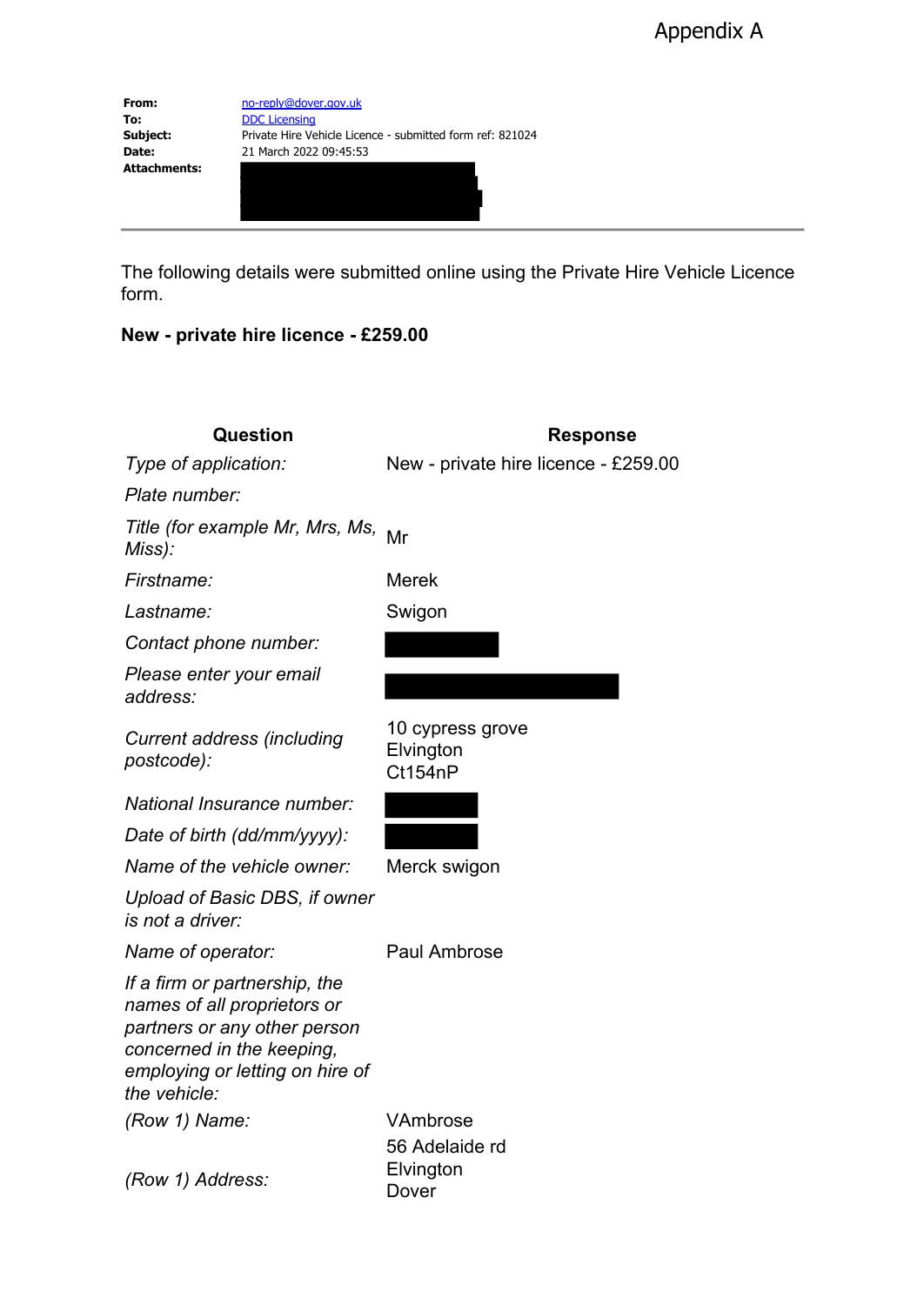| (Row 2) Name:                                                                                      |                |
|----------------------------------------------------------------------------------------------------|----------------|
| (Row 2) Address:                                                                                   |                |
| (Row 3) Name:                                                                                      |                |
| (Row 3) Address:<br>Registration number:                                                           | GU14NXK        |
| Make:                                                                                              | Citroen        |
| Model:                                                                                             | Picasso 3      |
| Colour:                                                                                            | Silver         |
| Date of first registration<br>$(dd/mm/yy)$ :                                                       | 31/03/2014     |
| Engine capacity:                                                                                   | 1600           |
| Type of fuel:                                                                                      | <b>Diesel</b>  |
| <i>Vehicle type:</i>                                                                               | <b>Estate</b>  |
| If changing vehicle, please<br>provide the details of the<br>existing vehicle:                     |                |
| Upload MOT certificate:                                                                            |                |
| Upload proof of vehicle tax:                                                                       |                |
| Upload V5 or proof of<br>ownership (bill of sale):                                                 |                |
| Is the vehicle adapted as<br>wheelchair accessible?:                                               | No             |
| Number of seats EXCLUDING<br>the driver:                                                           | 4              |
| Is a meter fitted?:                                                                                | No             |
| Upload the tariff card:                                                                            |                |
| Are you requesting an<br>exemption from displaying<br>private hire plates on the<br>vehicle?       | No             |
| Is the vehicle a prestige<br>vehicle? :                                                            | No             |
| If so, is the vehicle used<br>exclusively for the provision of No<br>prestige chauffeur services?: |                |
| Is the vehicle insured for the<br>carriage of passengers for hire No<br>or reward?:                |                |
| Name of insurance company:                                                                         | Not applicable |
| Insurance policy number:                                                                           | Not applicable |